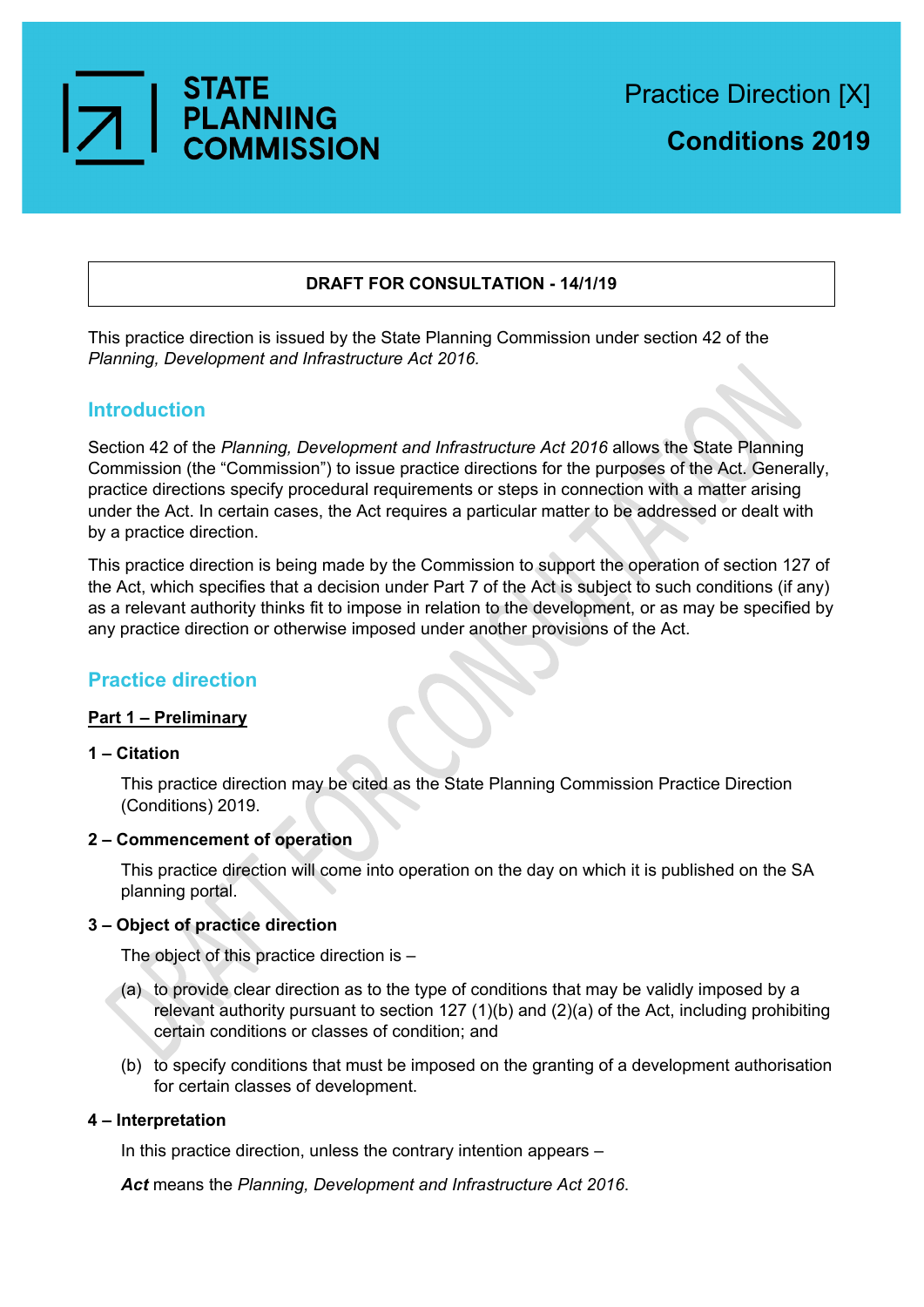*Note: Section 14 of the Acts Interpretation Act 1915 provides that an expression used in an instrument made under an Act has, unless the contrary intention appears, the same meaning as in the Act under which the instrument was made.*

## **Part 2 – Conditions**

#### **5 – Conditions a relevant authority thinks fit to impose**

- (1) If a development authorisation is granted by a relevant authority, conditions may be imposed as the relevant authority thinks fit under section 127(1)(a) of the Act.
- (2) Under section 127(2)(a) of the Act, any condition imposed by the relevant authority must be consistent with this practice direction.
- (3) In accordance with section 127 of the Act, the relevant authority may, for example, approve a development subject to a condition:
	- (a) that regulates or restricts the use of any land or building subject to development; or
	- (b) that provides for the management, preservation or conversation of any land or building subject to development; or
	- (c) that regulates maintenance of any land or building subject to development; or
	- (d) if the applicant is seeking approval for temporary development that provides that, at a future time specified in the condition –
		- (i) the previous use of the land will revive, or a use of the land will cease;
		- (ii) any person who has the benefit of the development will restore the land to the state in which it existed immediately before the development.
- (4) A condition imposed on a development authorisation must—
	- (a) **Be final**

Except where it is deferred to a later consent, a condition must be clear and final and not require further approval, possibly under other legislation, to enable the condition to be met. A condition requiring the relevant authority or some other person or body to be satisfied on a particular matter would essentially mean no decision had yet been made on the application. Where sufficient information is not available on a proposal, section 119(3) of the Act provides that further information can be sought, and a final decision made with complete details of the proposal.

## (b) **Relate to the development**

A condition must be directly related to the subject of the application. A condition seeking to reach an objective unrelated to the proposal would be invalid.

## (c) **Have Planning purpose**

A condition must be for a purpose envisaged by the Act. Conditions that do not seek to attain relevant objectives set out in the Code may be invalid. Conditions must be reasonably required in relation to the development or the use of land as a consequence of the development.

#### (d) **Be fair and reasonable**

Conditions must be fair and applied in a reasonable manner. Conditions that are unduly onerous or require actions beyond the power of the developer may be invalid.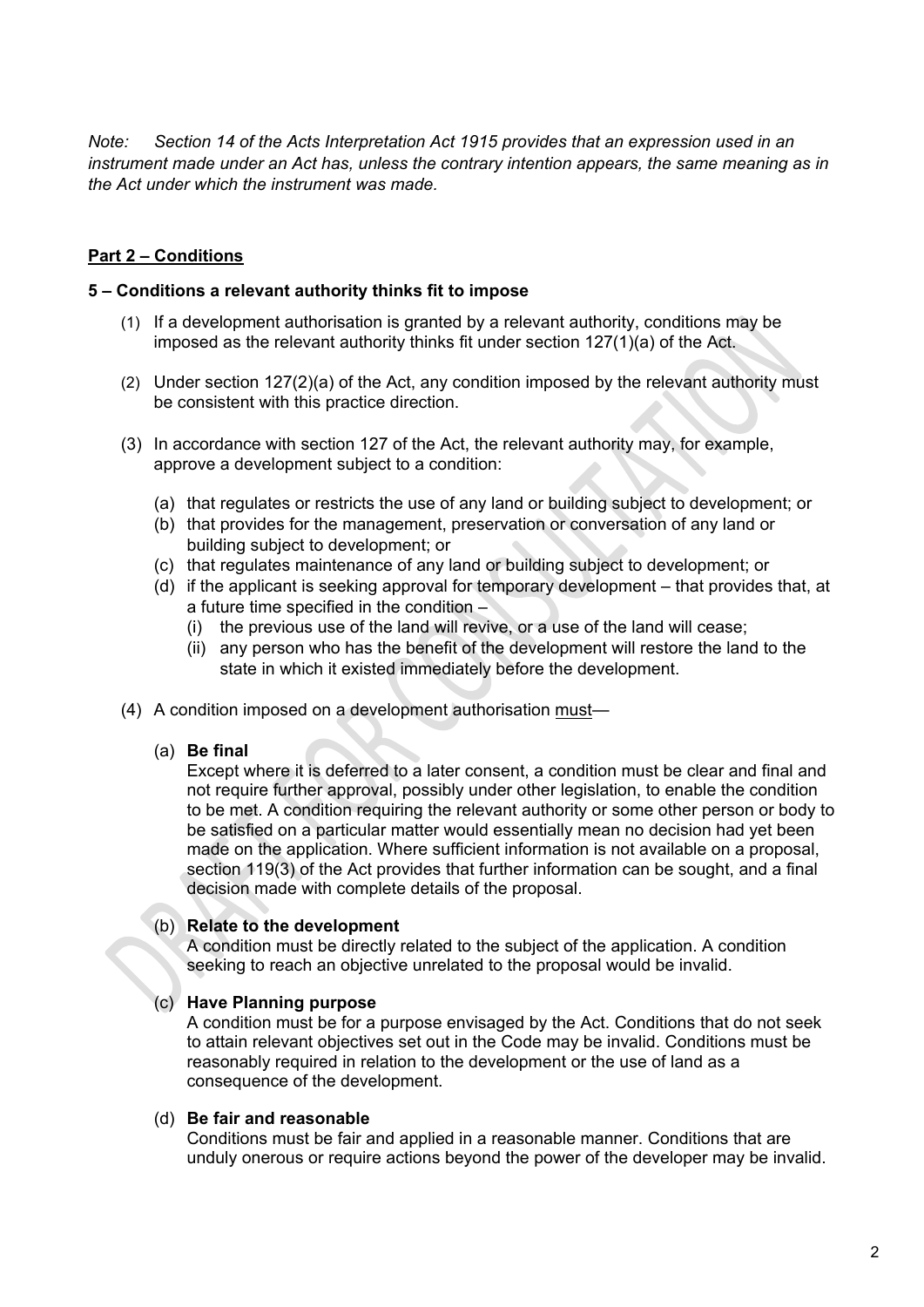## (e) **Provide certainty and clarity**

A condition must be clear and definite. Vague and uncertain conditions may have no effect or may be unenforceable.

- (5) A condition imposed on a development authorisation may—
	- (a) limit how long—
		- (i) a lawful use may continue; or
		- (ii) works may remain in place; or
	- (b) state that development must not start until—
		- (i) other development permits for development on the same land have been given; or
		- (ii) other development on the same land, including development that the development application does not cover, has been substantially started or completed; or
	- (c) require compliance with an infrastructure agreement for the land; or
	- (d) require development, or a part of development, to be completed within a stated period; or
	- (e) require the payment of a deed under an agreement to support a requirement under paragraph (d); or
	- (f) provide that a proposed development assessed as deemed-to-satisfy except for 1 or more minor variations will be undertaken so as to address any minor variation in order to make it consistent with the deemed-to-satisfy requirement.
- (6) A development condition must not—
	- (a) require a person other than the applicant to carry out works for the development; or
	- (b) require a person to enter into an infrastructure agreement; or
	- (c) other than in relation to an offset scheme established under the Act or regulations, require a monetary payment for the establishment, operating or maintenance costs of, works to be carried out for, or land to be used for—
		- (i) infrastructure; or
		- (ii) for the imposition of a condition by a State infrastructure provider—infrastructure or works to protect the operation of the infrastructure; or
	- (d) require an access restriction strip; or
	- (e) limit the period a development approval has effect for a use or works forming part of a network of infrastructure, other than State-owned or State-controlled transport infrastructure; or
	- (f) fetter statutory powers by binding future decisions of a relevant authority, nor can it fetter the discretion of an authority under any other legislation.
	- (g) require the payment of money by requiring a cash contribution to public works (except where the works can directly and solely be attributed to the development proposal, and it is clear the cash will be directly applied to address a planning purpose).
	- (h) require substantial variation by altering the fundamental nature of an application (if an application as lodged does not fundamentally comply with the Code, refusal of the application may be a more appropriate determination than attempting to address the fundamental discrepancy via condition); or
	- (i) require further approval (informing an applicant of the need to seek approval under other Acts can be given only as advice or notes set out on the decision notification form and not as a condition because compliance with other legislation is not a matter for consideration under the Act).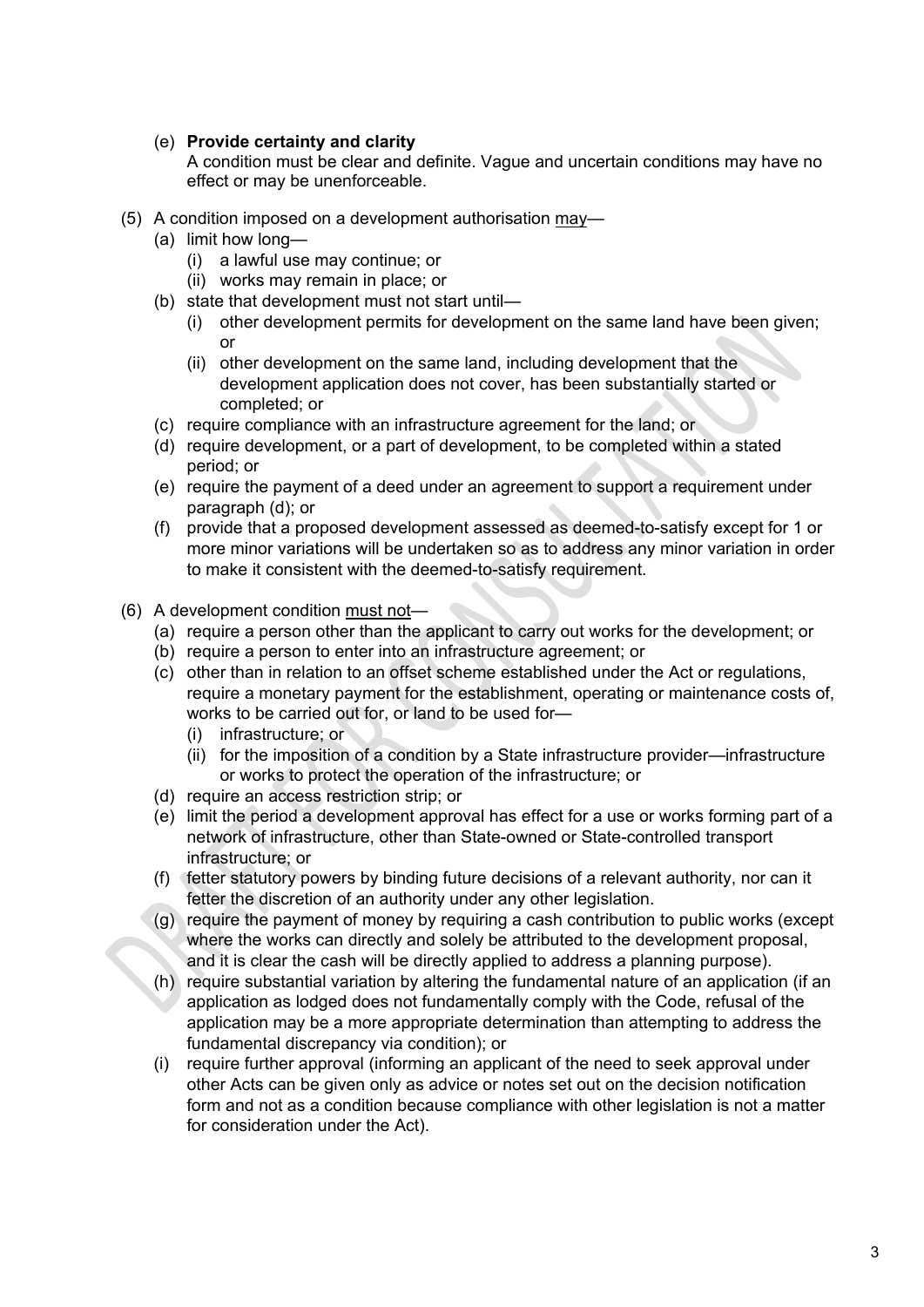- (7) A development condition must not be inconsistent with a development condition of an earlier development approval in effect for the development, unless—
	- (a) the same person imposes the conditions; and
	- (b) the applicant agrees in writing to the later condition applying; and
	- (c) if the applicant is not the owner of the premises when the later development application is made—the owner agrees in writing to the later condition applying.
- (8) A development condition that complies with subclause (7) will apply instead of the earlier condition.
- (9) A condition attached to a deemed-to-satisfy development application must relate only to the subject matter of the application and cannot go beyond the scope of what is being approved.

## **6 – Conditions specified by practice direction**

(1) Column 2 of the following table specifies conditions which must be imposed on a development authorisation issued by a relevant authority if a development incorporates the class of development specified in Column 1.

| <b>Class of development</b>                                                                                                           | <b>Condition</b>                                                                                                                                                                                                                                                                                                                                                                                                                                                   | <b>Note</b>                                                                                                                                                                                                                                                                                                                                 |
|---------------------------------------------------------------------------------------------------------------------------------------|--------------------------------------------------------------------------------------------------------------------------------------------------------------------------------------------------------------------------------------------------------------------------------------------------------------------------------------------------------------------------------------------------------------------------------------------------------------------|---------------------------------------------------------------------------------------------------------------------------------------------------------------------------------------------------------------------------------------------------------------------------------------------------------------------------------------------|
| If a development<br>authorisation provides for<br>the killing, destruction or<br>removal of a regulated<br>tree or a significant tree | The prescribed number of trees<br>must be planted and maintained<br>to replace the<br>regulated/significant tree. The<br>tree planted must satisfy any<br>criteria prescribed by the<br>regulations<br>OR [if so determined by the<br>relevant authority upon<br>application of the applicant]<br>A payment of an amount<br>calculated in accordance with<br>the regulations by made into the<br>relevant fund in lieu of planting 1<br>or more replacement trees. | The relevant authority<br>may, on the application of<br>the applicant, determine<br>that a payment of an<br>amount calculated in<br>accordance with the<br>regulations be made into<br>the relevant fund in lieu of<br>planting 1 or more<br>replacement trees (and<br>the condition requirements<br>will then be adjusted<br>accordingly). |
| Division of land in an<br><b>Environment and Food</b><br><b>Production Area</b>                                                       | The additional allotments<br>created will not be used for<br>residential development.                                                                                                                                                                                                                                                                                                                                                                              | Refer to section 7 of the<br>Act                                                                                                                                                                                                                                                                                                            |